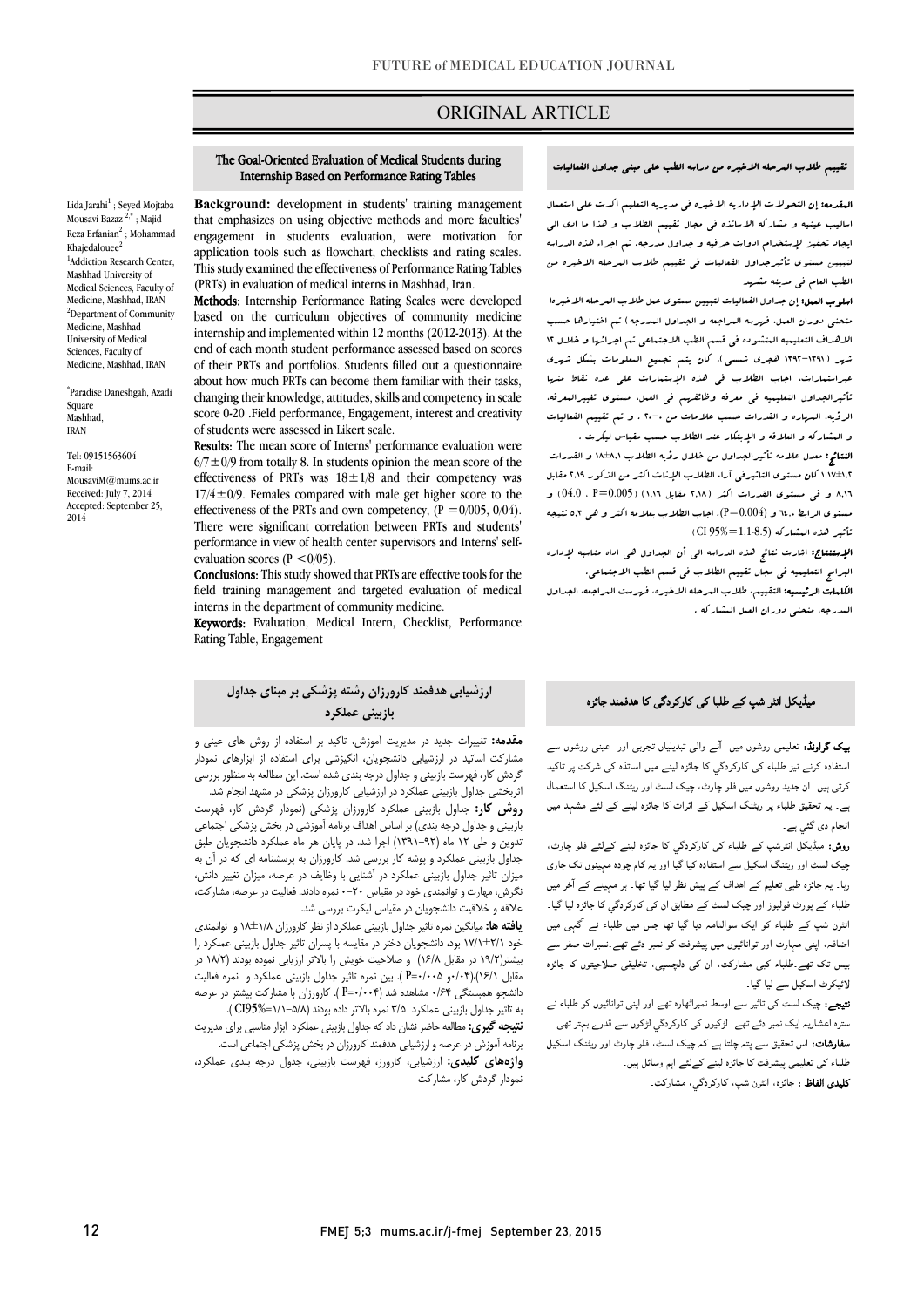### INTRODUCTION

Evaluation is a systematic and instrumental examination in order to enhance the efficiency of educational programs (1, 2). Different methods and approaches have been proposed to evaluate the students' skills and performance during their internship and practicum which is the beginning of their entrance to medical and health service centers (3-5). Internship and practicum courses play an important role in enhancing the students' skills, also educational rotation of medical student in health service centers has key role in learning special subject like social accountability, managing skill and prevention strategies (1, 6). In clinical students' training groups that most education and practices take place without direct daily supervision of the instructors and the students' performance is highly dependent on their personal interest and enthusiasm, smart written curriculum is needed to manage the education process, monitor the students' performance, and evaluate their progress (2, 3). According to the conducted studies, students have limited knowledge about the educational objectives, expected performances, the orders of the plans, and what is considered in evaluation. On the other hand, since most conventional methods evaluate superficial knowledge, ignore positive and negative feedbacks; they are not suitable measures for evaluating clinical students' performance (2, 7).

According to conventional definitions, performance is the result of comparing the present situation with expectations, reaching achievements and comparing them with objectives; therefore, evaluating the students' performance is a process that deals with assessing and judging the students' behavior and skills during a specific period (1, 8). Subjective judgments like personal judgment that has no specific criteria and is the same for all similar situations are not affirmed by others and have no quantitative reliability. Conversely, objective judgment which is utilized for visible factors like quantity or quality of work, behaviors, and responsibilities has acceptable reliability (4, 9).

In evaluating the students, unstructured methods like assignments and essay responses may require more skill and creativity from both the students and the evaluator whilst structured methods possess higher reliability and validity in assigning scores (10). However, curriculum-based assessment, performance assessment, and ecological assessment combine structured and unstructured informal assessments (11). Checklist and performance rate scale are among useful tools that utilize observation method to systematically objectify the evaluation and assessment of the students' scientific skills and attitudes (11, 12). Checklists and performance rating table are prefabricated lists of questions and instructions that should be followed in order to achieve a particular objective or any skill or activity which can be divided and classified into a number of smaller skills and activities or specific observable behaviors whose occurrence or absence of those is easily determinable (12- 14). Basic components and subjects are involved in the checklist, for scoring the items of each component, accomplished or not accomplished, and behavior quality (usually with 4-8 Likert rating) are employed. Based on the

 questions or items and expected conditions, the evaluator should score behavioral objectives and must-to-learn materials in a graded table (12, 13). Using the checklist and graded tables reduces the effects of the evaluator's judgment discover the student's strengths and weaknesses (8, 14). Developing of performance rating tables is inexpensive and applicable in a short time and can provide the immediate feedback (12, 13). on assessing the students' skill and helps the instructor to

medical students during internship based on performance rating tables (PRTs). The present study assessed the effectiveness of evaluating the

# METHODS

j

 This study was conducted in Community Medicine department of Mashhad University of Medical Sciences in 2012. In Community Medicine department, internship course for medical students lasts one month. In the first week of this period, the students are trained in the wards. In the their internship task. After the internship curriculum was figured out in Community Medicine department, the objectives and the students' responsibilities and suitable abilities were determined. The flowchart, checklist and PRTs objectives. Two tables were designed for every week, and a total of 6 tables were designed for the whole course. following three weeks, they have a health center rotation as were designed according to the curriculum and educational

 In developing the PRT, important educational features were they were directly visible. The criteria, information, evidence, or activities for which the students were given scores were clearly defined. The range of the scores was determined, and an option was considered for cases that the evaluator could not judge on. The initial tables were given to the department cases included determining the supervisor's responsibilities, community assessment, determining the problems of community and their priorities, measuring the health index of population, managing the outpatients and assessing the plan for one of the target groups of population. included. The evaluated features were selected in a way that professors and ambiguous cases were revised. The revised population risk factors, and administering an educational

 After the confirmation of the study, the supervisors of the health centers who participate in supervised of interns' activities in the healthcare centers received a letter about Medicine department. Moreover, the health centers supervisors' views were also applied in conducting the program. A copy of the flowchart and PRTs was provided for each center. Furthermore, in each course, the students in order to make them familiar with the program. details of program from the chairman of the Community received the chart of their tasks and their evaluation points

 At the beginning of each course, the students were explained about the process and their responsibilities. In order to make the observations concrete, the evidence based on which the activities was prepared in their portfolio. The professors scored the students' performance in each field recorded in portfolio based on their performance, interviews, responses, observation, and comparison with the expected performance students were expected to act and observations of their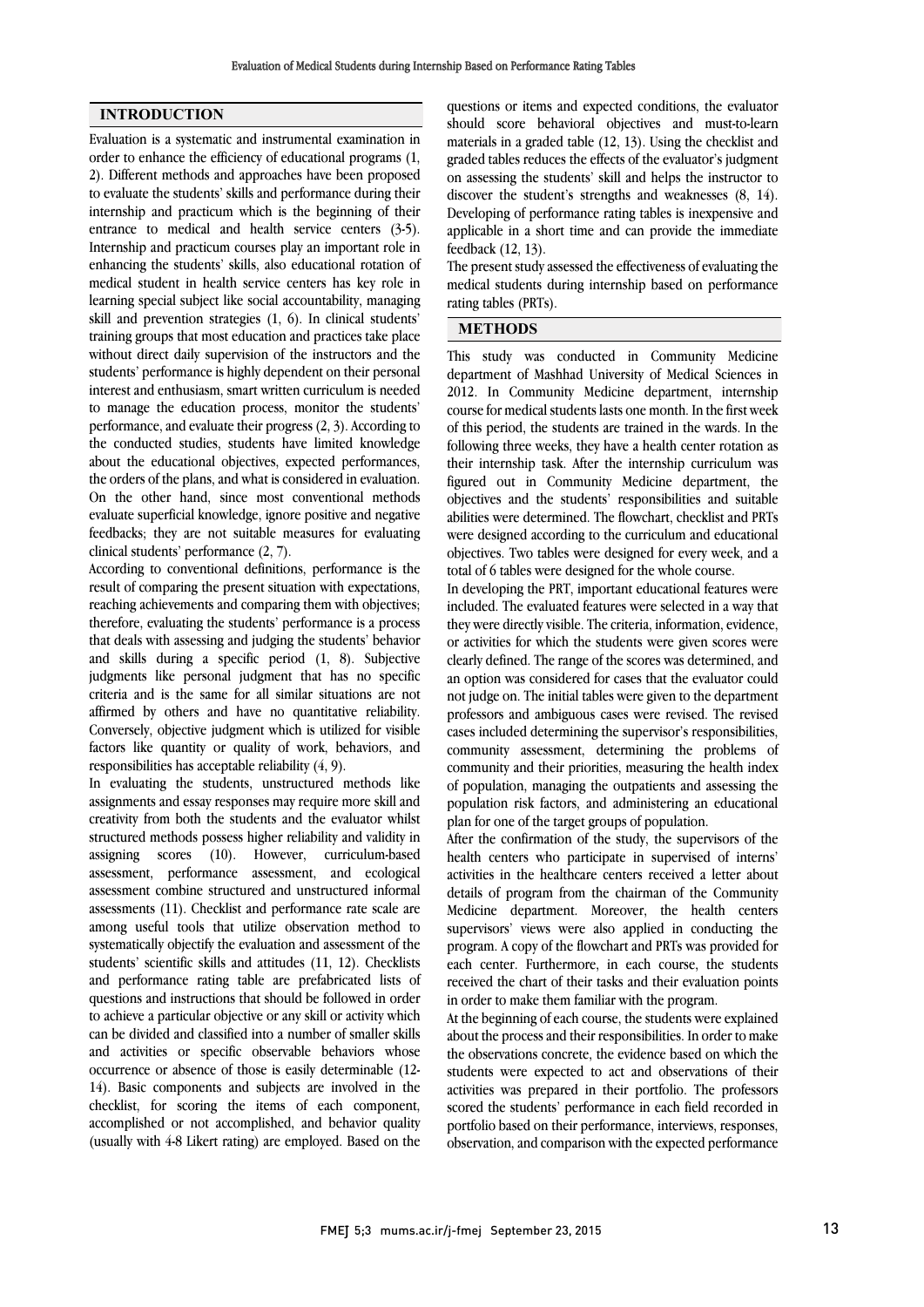| Table 1. The correlation between the interns'<br>knowledge, attitude, and performance |                   |                   |                   |  |
|---------------------------------------------------------------------------------------|-------------------|-------------------|-------------------|--|
|                                                                                       | Knowledge         | Attitude          | Skill             |  |
| Knowledge                                                                             |                   | 0.78<br>P < 0.001 | 0.71<br>P < 0.001 |  |
| Attitude                                                                              | 0.78<br>P < 0.001 |                   | 0.82<br>P < 0.001 |  |

 in each field. The results of the scoring process were recorded in tables that were prepared for each group. During observation, the mistakes and problems of the students' performance were noted and the results were provided for the supervising instructor in order to resolve.

 The students' mean score of their 3-week presence at the healthcare center was calculated. The results of the PRTs and the portfolio included 12 points out of 20; also 8 points were allotted to an essay exam. The effectiveness of the PRTs were assigned based on the students' performance scores and also the students' views about its effectiveness. At the end of the internship period, the students filled out a questionnaire containing questions on the effectiveness of the PRTs regarding to familiarize them with their responsibility, and attitude, skills and abilities in the Community Medicine course. The questionnaire rating was 0-20. Moreover, the health centers supervisors' evaluated the students' level of activity, active participation, interest, and creativity in the 16.0. Mann-Whitney, Spearman correlation and Chi-square tests were applied for analysis and significance statistical level assigned based on the students' performance scores and also how much changes occurred in their knowledge level, Likert scale. The collected data were analyzed using SPSS was determined lower than 0.05.

### **RESULTS**

 The participants of the study were 173 medical students studying in their  $6<sup>th</sup>$  and  $7<sup>th</sup>$  year of their course and spending their internship in the Community Medicine department. Sixty-seven students were male (38.7%) and 106 were female Shapiro-Wilk test indicates that their distribution was not (61.3%). Examining the quantitative variables through normal.

 According to the PRTs, the students' performance mean score in health center rotation was  $6.7 \pm 0.9$  out of 8. was 0.4 points higher. Mann-Whitney test indicated that the difference between the scores in terms of gender was Compared to the male students, the female students' score significant  $(P=0.01)$ .

 Assessment of the students' views about PRTs effectiveness showed that the mean score of the performance rating tables' effectiveness in familiarizing the students with their responsibilities was  $17.2 \pm 1.4$  from 20 point, also students performance toward educational objective of Community Medicine course  $18.1 \pm 1.1$ ,  $17.9 \pm 1.5$ , and  $17.4 \pm 0.9$  respectively. In comparison with the male students, the the results of Mann-Whitney indicated that there was a significant difference between the scores in regard with the participants' gender (P<0.001). Table 1 presents the students' scores on the effect of the PRTs and changing their knowledge, attitude and performance. Spearman test score of the PRTs and the final interns' performance scores in the rotation ( $P < 0.001$ ,  $r = 0.52$ ), also with self-evaluation of their knowledge change (P<0.001, r=0.42), attitude  $(P<0.001, r=0.52)$ . The interns' knowledge, attitude, and performance had a significant relationship with each other, scored to changing their knowledge, attitude and female students reported higher scores in all of above field, indicated a significant correlation between the effectiveness change  $(P<0.001, r=0.41)$ , and performance change which is indicated in Table 1.

 Spearman test proved a significant relationship between the scores in the health centers  $(P<0.001, r=0.42)$ , participation (P=0.02, r=0.23), and interest and creativity effectiveness scores of the PRTs and the students' activity  $(P<0.001, r=0.31)$  in supervisors' view.

 The health centers supervisors' views on the interns' activity level, participation, interest, and creativity based on Likert scale are presented in Table 2.

 Based on the supervisors' evaluations, Mann-Whitney test indicated no significant difference between the interns' activity level, participation, and interest in terms of their ֦ gender  $(P>0.05)$ .

### DISCUSSION

 The results of the present study indicated that the "performance rating tables" are appropriate tools to evaluate utilized to manage educational programs in the field and social medicine interns in healthcare centers and can be evaluate the interns in healthcare centers.

 The checklist reduces the distribution of the judgments and increases the consistency of the pursuits with the educational all aspects into account (11, 12). Advantages of developing checklists and utilizing PRTs in management of a program include simple preparation and real evaluation of the objectives and regulations. It also helps the evaluators to take

| Table 2. The health centers supervisors' views on the medicine interns' activity level, participation, and interest<br>level by application of PRTs |                                         |                                              |                                         |  |
|-----------------------------------------------------------------------------------------------------------------------------------------------------|-----------------------------------------|----------------------------------------------|-----------------------------------------|--|
|                                                                                                                                                     | <b>Activity Level</b><br>Number $(\% )$ | <b>Participation Level</b><br>Number $(\% )$ | <b>Interest Level</b><br>Number $(\% )$ |  |
| Less than the expected                                                                                                                              | $\Omega$                                | $\theta$                                     | $\Omega$                                |  |
| Good                                                                                                                                                | 73 (82.2)                               | 21(21.1)                                     | 78 (45.1)                               |  |
| Very good                                                                                                                                           | 106(61.3)                               | 77(44.5)                                     | 83 (48)                                 |  |
| Great                                                                                                                                               | 46(26.6)                                | 23(13.3)                                     | 12(6.9)                                 |  |
| Total                                                                                                                                               | 173 (100)                               | 173 (100)                                    | 173 (100)                               |  |